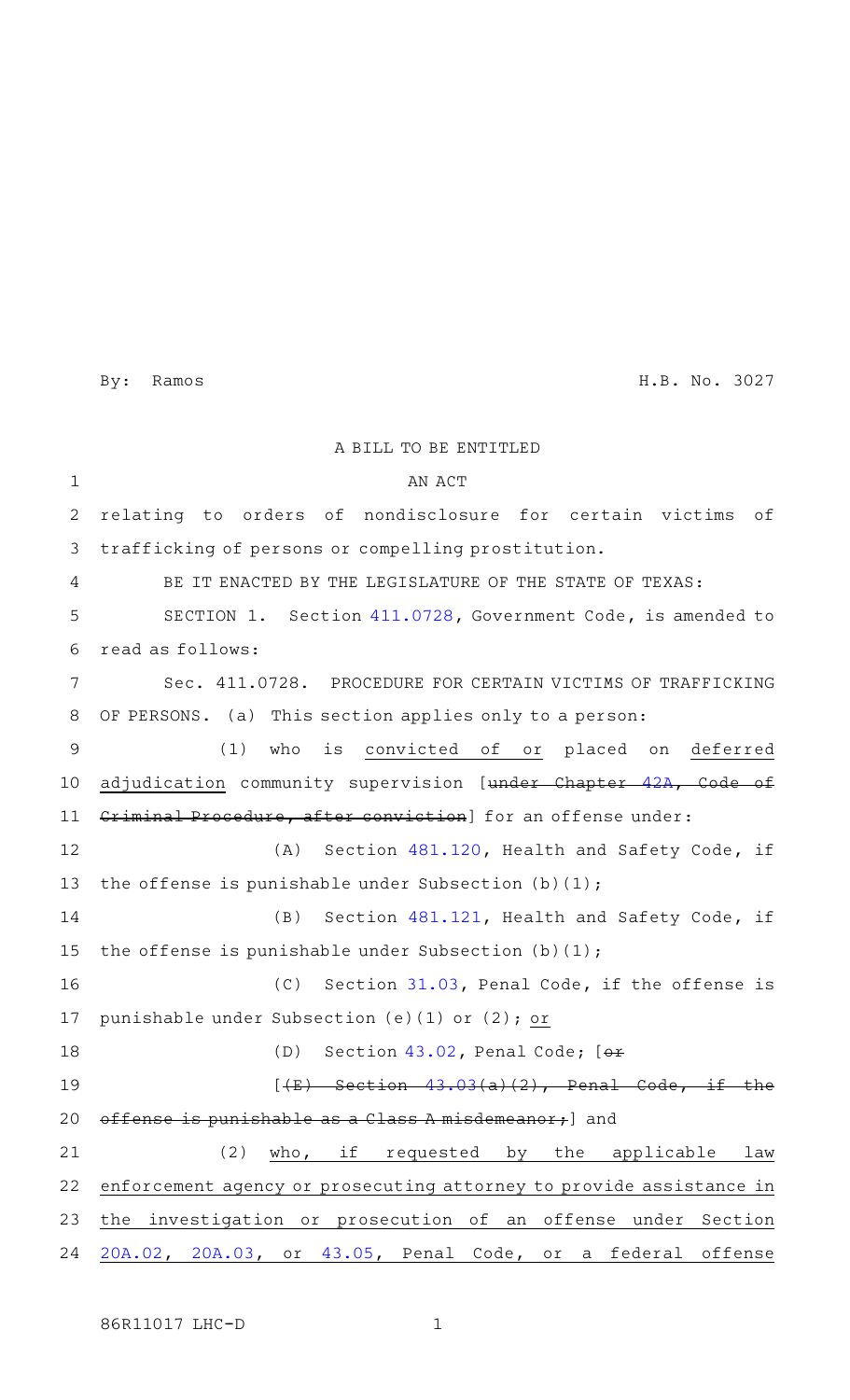containing elements that are substantially similar to the elements of an offense under any of those sections: (A) provided assistance in the investigation or prosecution of the offense; or (B) did not provide assistance in the investigation or prosecution of the offense due to the person 's age or a physical or mental disability resulting from being a victim of an offense described by this subdivision [with respect to whom the conviction is subsequently set aside by the court under Article [42A.701,](http://www.statutes.legis.state.tx.us/GetStatute.aspx?Code=CR&Value=42A.701&Date=3/4/2019) Code of Criminal Procedure]. (b) Notwithstanding any other provision of this subchapter or Subchapter F, a person described by Subsection (a) [who satisfies the requirements of Section [411.074](http://www.statutes.legis.state.tx.us/GetStatute.aspx?Code=GV&Value=411.074&Date=3/4/2019)] may petition the court that convicted the person or placed the person on deferred adjudication community supervision for an order of nondisclosure of criminal history record information under this section on the grounds that the person committed the offense solely as a victim of an offense under Section [20A.02](http://www.statutes.legis.state.tx.us/GetStatute.aspx?Code=PE&Value=20A.02&Date=3/4/2019), [20A.03,](http://www.statutes.legis.state.tx.us/GetStatute.aspx?Code=PE&Value=20A.03&Date=3/4/2019) or [43.05,](http://www.statutes.legis.state.tx.us/GetStatute.aspx?Code=PE&Value=43.05&Date=3/4/2019) Penal Code [trafficking of persons]. (b-1) A petition under Subsection (b) must: 1 2 3 4 5 6 7 8 9 10 11 12 13 14 15 16 17 18 19 20

H.B. No. 3027

21

(1) be in writing;

(2) assert that the person seeking an order of nondisclosure under this section has not previously received an order of nondisclosure under this section; and 22 23 24

(3) allege specific facts that, if proved, would establish that the petitioner committed the offense described by Subsection (a)(1) solely as a victim of an offense under Section 25 26 27

2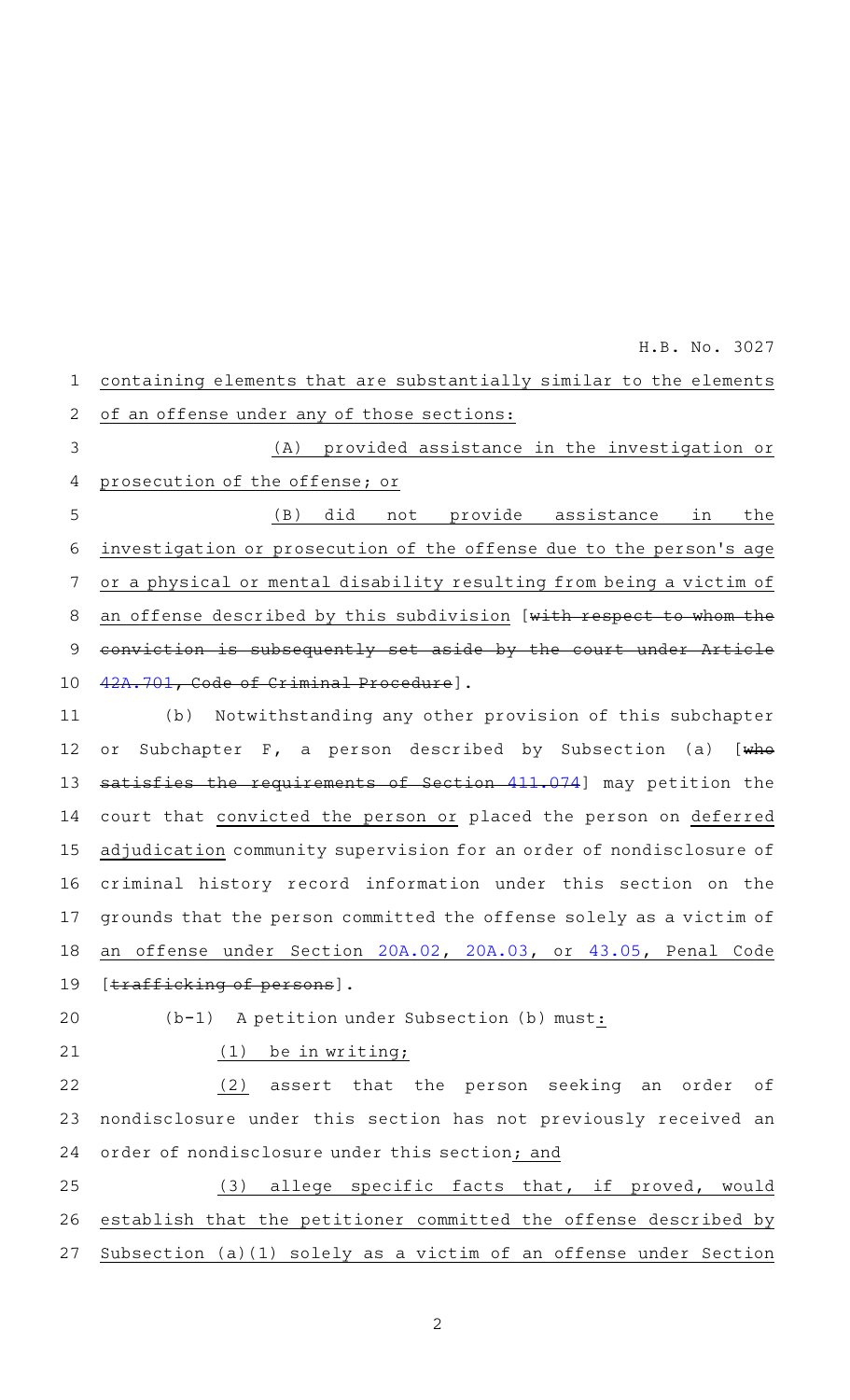H.B. No. 3027

## [20A.02](http://www.statutes.legis.state.tx.us/GetStatute.aspx?Code=PE&Value=20A.02&Date=3/4/2019), [20A.03](http://www.statutes.legis.state.tx.us/GetStatute.aspx?Code=PE&Value=20A.03&Date=3/4/2019), or [43.05,](http://www.statutes.legis.state.tx.us/GetStatute.aspx?Code=PE&Value=43.05&Date=3/4/2019) Penal Code. 1

(b-2) A person convicted of or placed on deferred adjudication community supervision for more than one offense described by Subsection (a)(1) that the person committed solely as a victim of an offense under Section [20A.02](http://www.statutes.legis.state.tx.us/GetStatute.aspx?Code=PE&Value=20A.02&Date=3/4/2019), [20A.03](http://www.statutes.legis.state.tx.us/GetStatute.aspx?Code=PE&Value=20A.03&Date=3/4/2019), or [43.05,](http://www.statutes.legis.state.tx.us/GetStatute.aspx?Code=PE&Value=43.05&Date=3/4/2019) Penal Code, may request consolidation of the person 's petitions for an order of nondisclosure of criminal history record information in the court of the person 's most recent conviction or placement on deferred adjudication community supervision. On receipt of a request for consolidation, the court shall consolidate the petitions and exercise jurisdiction over the petitions, regardless of the county in which the offenses described by Subsection (a)(1) occurred. 2 3 4 5 6 7 8 9 10 11 12 13

( $b-3$ ) On the filing of the petition under Subsection (b), the clerk of the court shall promptly serve a copy of the petition and any supporting document on the appropriate office of the attorney representing the state. Any response to the petition by the attorney representing the state must be filed not later than the 20th business day after the date of service under this subsection. 14 15 16 17 18 19

 $(c)$  After notice to the state, an opportunity for a hearing, a determination by the court that the person has not previously received an order of nondisclosure under this section, and a determination by the court that the person committed the offense described by Subsection (a)(1) solely as a victim of an offense under Section [20A.02,](http://www.statutes.legis.state.tx.us/GetStatute.aspx?Code=PE&Value=20A.02&Date=3/4/2019) [20A.03,](http://www.statutes.legis.state.tx.us/GetStatute.aspx?Code=PE&Value=20A.03&Date=3/4/2019) or [43.05,](http://www.statutes.legis.state.tx.us/GetStatute.aspx?Code=PE&Value=43.05&Date=3/4/2019) Penal Code, [trafficking of persons] and that issuance of the order is in the best interest of justice, the court shall issue an order prohibiting criminal 20 21 22 23 24 25 26 27

3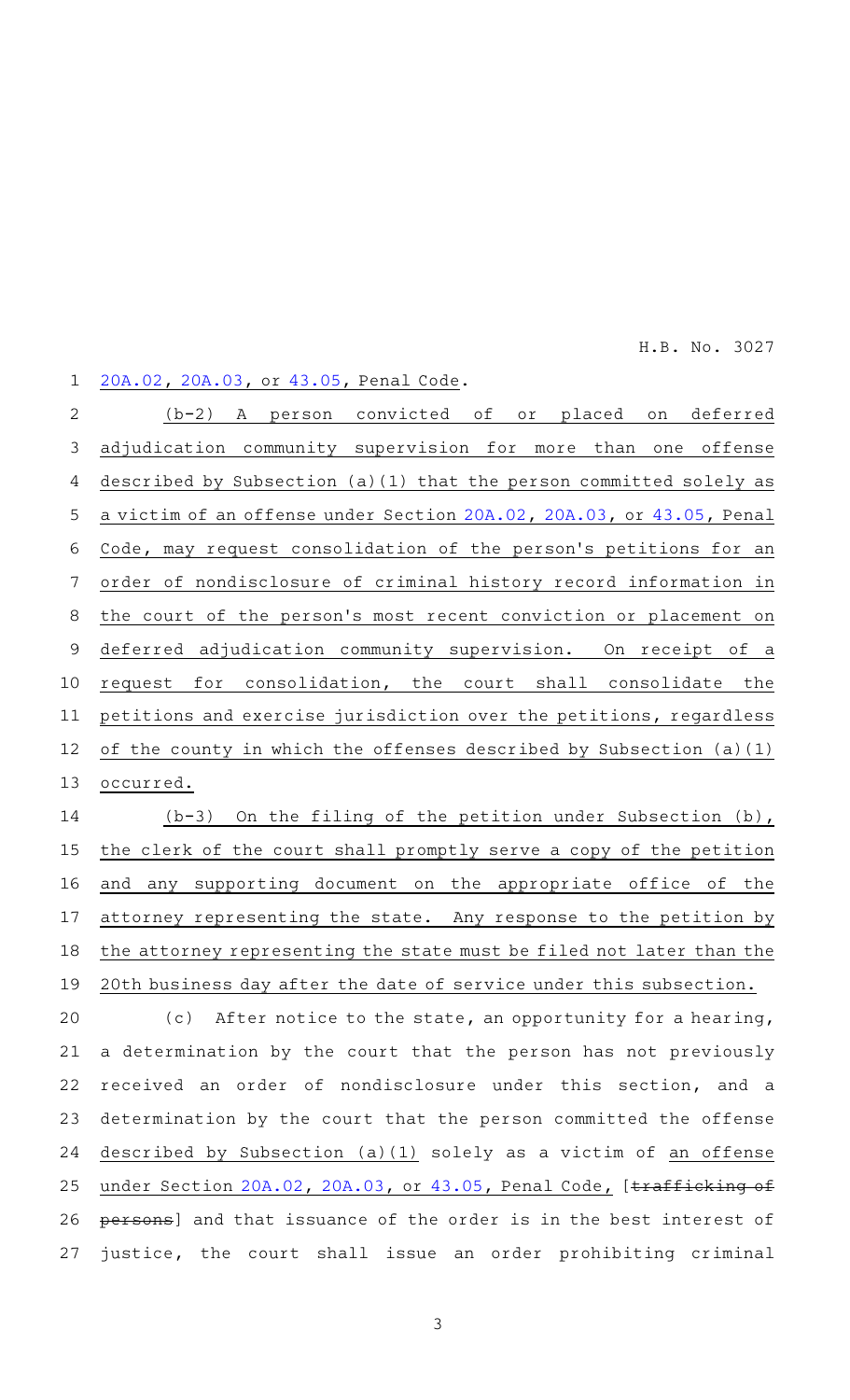H.B. No. 3027

justice agencies from disclosing [to the public] criminal history record information related to the offense except as provided by Section [411.0765](http://www.statutes.legis.state.tx.us/GetStatute.aspx?Code=GV&Value=411.0765&Date=3/4/2019) [for which the defendant was placed on community supervision as described by Subsection  $(a)$ ]. 1 2 3 4

(d) A person may petition the court that convicted the person or placed the person on deferred adjudication community supervision for an order of nondisclosure of criminal history record information under this section only on or after the first anniversary of the date the person: 5 6 7 8 9

 $(1)$  completed the sentence, including any term of confinement imposed and payment of all fines, costs, and restitution imposed; or 10 11 12

(2) received a dismissal and discharge under Article [42A.111,](http://www.statutes.legis.state.tx.us/GetStatute.aspx?Code=CR&Value=42A.111&Date=3/4/2019) Code of Criminal Procedure, if the person was placed on deferred adjudication community supervision [person's is set aside as described by Subsection (a)]. 13 14 15 16

SECTION 2. Section [411.0765,](http://www.statutes.legis.state.tx.us/GetStatute.aspx?Code=GV&Value=411.0765&Date=3/4/2019) Government Code, is amended by adding Subsection (c) to read as follows: 17 18

(c) Notwithstanding any other provision of this section, a criminal justice agency may not disclose criminal history record information that is the subject of an order of nondisclosure of criminal history record information under Section [411.0728](http://www.statutes.legis.state.tx.us/GetStatute.aspx?Code=GV&Value=411.0728&Date=3/4/2019) for regulatory licensing purposes or to an agency or entity listed in Subsection (b). 19 20 21 22 23 24

SECTION 3. Article [56.021](http://www.statutes.legis.state.tx.us/GetStatute.aspx?Code=CR&Value=56.021&Date=3/4/2019), Code of Criminal Procedure, is amended by adding Subsection (e) to read as follows: 25 26

(e) A victim of an offense under Section [20A.02](http://www.statutes.legis.state.tx.us/GetStatute.aspx?Code=PE&Value=20A.02&Date=3/4/2019), [20A.03](http://www.statutes.legis.state.tx.us/GetStatute.aspx?Code=PE&Value=20A.03&Date=3/4/2019), or 27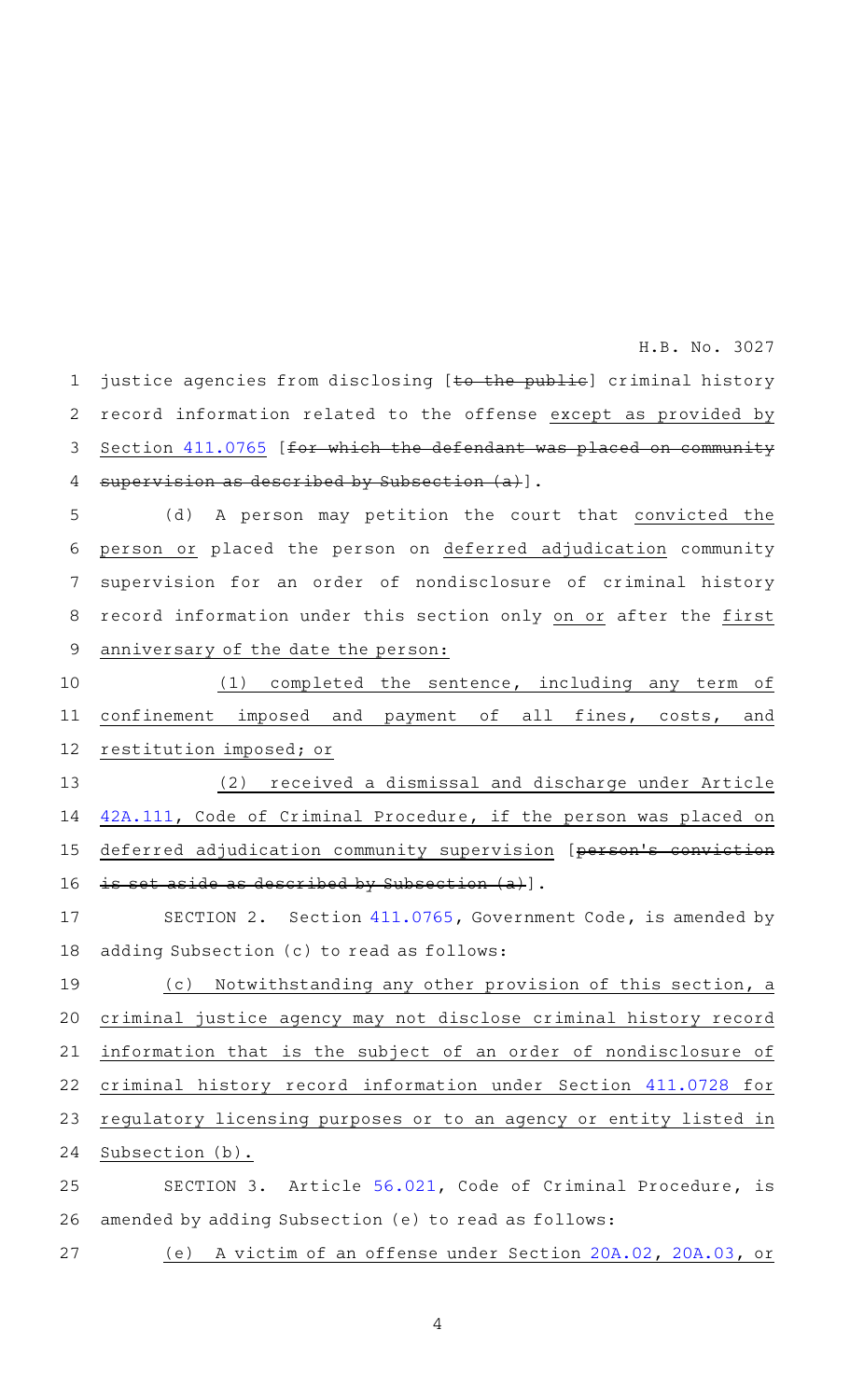[43.05,](http://www.statutes.legis.state.tx.us/GetStatute.aspx?Code=PE&Value=43.05&Date=3/4/2019) Penal Code, is entitled to the right to be informed that the victim may petition for an order of nondisclosure of criminal history record information under Section [411.0728](http://www.statutes.legis.state.tx.us/GetStatute.aspx?Code=GV&Value=411.0728&Date=3/4/2019), Government Code, if the victim: (1) has been convicted of or placed on deferred adjudication community supervision for an offense described by Subsection (a)(1) of that section; and (2) committed that offense solely as a victim of an offense under Section [20A.02,](http://www.statutes.legis.state.tx.us/GetStatute.aspx?Code=PE&Value=20A.02&Date=3/4/2019) [20A.03,](http://www.statutes.legis.state.tx.us/GetStatute.aspx?Code=PE&Value=20A.03&Date=3/4/2019) or [43.05](http://www.statutes.legis.state.tx.us/GetStatute.aspx?Code=PE&Value=43.05&Date=3/4/2019), Penal Code. SECTION 4. Subchapter C, Chapter [72](http://www.statutes.legis.state.tx.us/GetStatute.aspx?Code=GV&Value=72&Date=3/4/2019), Government Code, is amended by adding Section 72.033 to read as follows: Sec. 72.033. FORM FOR ORDER OF NONDISCLOSURE FOR CERTAIN VICTIMS OF TRAFFICKING OF PERSONS OR COMPELLING PROSTITUTION. The office, in consultation with the office of the attorney general, shall develop and make available an online form for use by a person in filing a petition for an order of nondisclosure of criminal history record information under Section [411.0728](http://www.statutes.legis.state.tx.us/GetStatute.aspx?Code=GV&Value=411.0728&Date=3/4/2019). SECTION 5. Section [126.004](http://www.statutes.legis.state.tx.us/GetStatute.aspx?Code=GV&Value=126.004&Date=3/4/2019), Government Code, is amended by adding Subsection (d) to read as follows: (d) A program established under this chapter shall provide each program participant with information related to an order of nondisclosure of criminal history record information under Section [411.0728](http://www.statutes.legis.state.tx.us/GetStatute.aspx?Code=GV&Value=411.0728&Date=3/4/2019). SECTION 6. Not later than December 1, 2019, the Office of 1 2 3 4 5 6 7 8 9 10 11 12 13 14 15 16 17 18 19 20 21 22 23 24 H.B. No. 3027

Court Administration of the Texas Judicial System, in consultation with the office of the attorney general, shall develop and make available the online form required by Section 72.033, Government 25 26 27

5